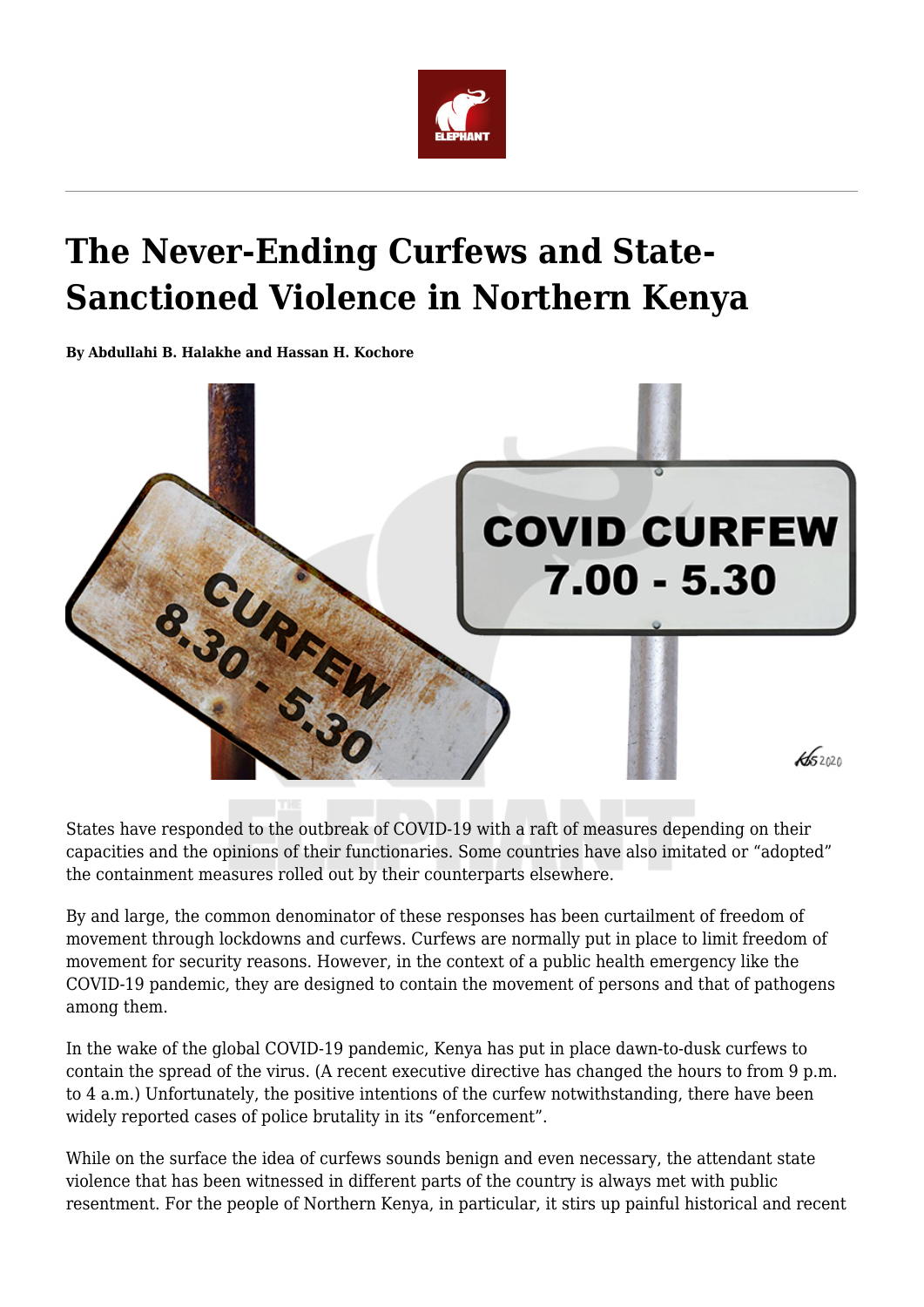memories of military and police abuses in the region.

It is worth noting that the foundation of Kenya was inextricably linked to epidemics and later some form of curfews (*kafio* in local parlance). Historically, colonialism imposed itself in the region in the aftermath of the rinderpest epidemics between the 1890 and 1891 that devastated livestock (the mainstay of pastoralism) and wildlife across much of Africa.

With the advent of colonialism, the region that came to be identified as the Northern Frontier District (NFD) constituted around half of Kenya's land mass. This mainly arid area populated by nomadic pastoralists was treated as a buffer to the more "productive" highlands of central Kenya, and was consequently excluded from any form of "development". The arrival of independence did little to peel back this colonial exclusionary practice; instead, it perfected the marginalisation of the region.

## **Colonialism as violence**

In the pastoralists' world, mobility is fundamental to economic, political, and ritual reality. Life, and indeed survival, are predicated on movement across the vast landscape, either in search of pasture and water for livestock or simply to perform rituals in a sacred place at appointed times of the year. This movement is not haphazard as some might assume, but is underpinned by a sophisticated understanding and use of space. Movement is a strategic way to maximize the use of the available resources and to conserve the environment at the same time. Imposing other models that curtail movement in the way the modern states do is therefore profoundly disruptive to pastoralism.

With the advent of colonialism, the region that came to be identified as the Northern Frontier District (NFD) constituted around half of Kenya's land mass. This mainly arid area populated by nomadic pastoralists was treated as a buffer to the more "productive" highlands of central Kenya, and was consequently excluded from any form of "development".

The establishment of the colonial arrangement of fixed national territories and internally demarcated "Tribal Grazing Areas" fundamentally restricted the mobility of herders and pastoralist communities. When not in conservation rhetoric, this restriction of movement was often framed as a security issue where communities were to be "protected" from raids by other groups. communities from raids by other groups This framework greatly destabilised the pastoralists' spatial organisation of lives and livelihoods, forcing them to make do with whatever resources that were included in "their" territories.

## **Closure, lockdown and law**

This territorialisation of ethnic groups was affected through a set of draconian laws aimed at keeping people "in place". Between 1902 and 1949, pieces of legislation were crafted to undergird partitioning of space and ultimately punish the "offenders". The Outlying District Ordinance of 1926 and the Special Districts (Administration) Ordinance of 1934 are illustrative of this legal regime.

The Outlying District Ordinance declared the whole of the NFD a "Closed District" and prohibited persons from entering or leaving it without the permission of the Provincial Commissioner (PC). Consequently, movement was strictly controlled and depended on the issuance of a limited number of biannual passes.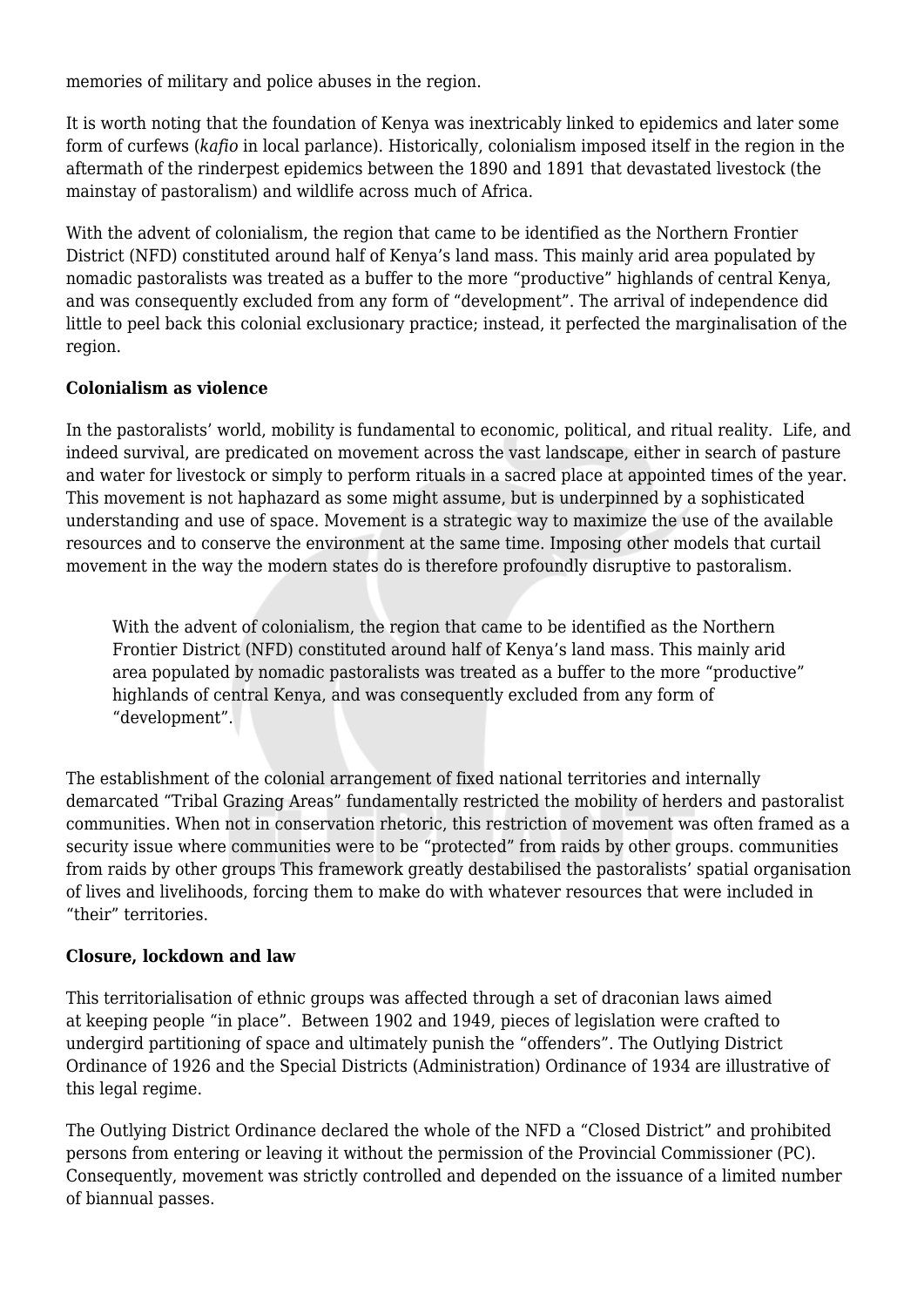In 1934, the PC was given exclusive powers under the Special Districts (Administration) Ordinance to grant permission to residents to graze their livestock only in particular areas – a move that tied previously mobile nomadic pastoralists to specifically designated geographical spaces. By pegging communities to particular "grazing areas" and consolidating their identity along grazing lines, "tribalism" was thus greatly promoted during this period.

Furthermore, there was a general apartheid-style division of space not only through Tribal Grazing Areas to distinguish who got to use which pasture areas and wells, but also who got to live where. There was an established separation of black and white areas: the townships were for white colonial administrators and a few Arab and Indian traders, and the reserves (*risaaf* in local parlance) were for the various indigenous ethnic groups. Those who showed "tribal indiscipline" and who trespassed into "closed areas" or stayed in the township past certain designated hours were slapped with heavy fines.

In 1934, the PC was given exclusive powers under the Special Districts (Administration) Ordinance to grant permission to residents to graze their livestock only in particular areas – a move that tied previously mobile nomadic pastoralists to specifically designated geographical spaces.

The north was also closed off from formal education, with only a handful of government primary schools and no secondary schools in most of the districts. It took the Catholic Church (which came in in the second half of the twentieth century) to transform the health and education sectors by building dispensaries, hospitals, and schools in the region. Prior to that, the Catholic Church had been refused entry to carry out any proselytisation or development work in the region.

## **War metaphors**

War metaphors have recently been invoked in the context of the global COVID-19 pandemic. The fight against the virus itself has been framed as a war. More importantly, past wars have also been invoked to try to make sense of the restrictions around movement and to contemplate the envisaged scale of devastation. The argument is often framed around World War II. The German Chancellor, Angela Merkel's [much praised speech](https://www.youtube.com/watch?v=NWzpSEFDYJM) in the early days of the pandemic is an example of this war rhetoric .

Kenya's former Prime Minister, Raila Odinga, also recently invoked war when he observed, "Today, the whole world stands where Europe was in 1945." He subsequently went on to urge the United States and Europe "not to abandon their roles" to help other parts of the world just like the United States "saved" Europe in the aftermath of WWII.

It might be worth considering the lingering effects of such global events and many more "small" wars on hitherto small and obscure parts of the globe like the NFD. No place in Kenya has arguably faced the consequences of war more than the northern region. While World War II did not directly affect many parts of Kenya, Kenya was fertile ground for the recruitment of soldiers (*askaris)* by the British.

What is often forgotten is that the NFD was the scene of military combat. Marsabit was, in fact, a frontier in the Italo- Abyssinian war and World War II. The administrative station in the township, about 300 miles from the Kenya-Ethiopia border, was used by the Royal Air Force (RAF) as one of the main bases for launching attacks on the frontier.

As the situation grew volatile, the colonial administrators were evacuated from the town to central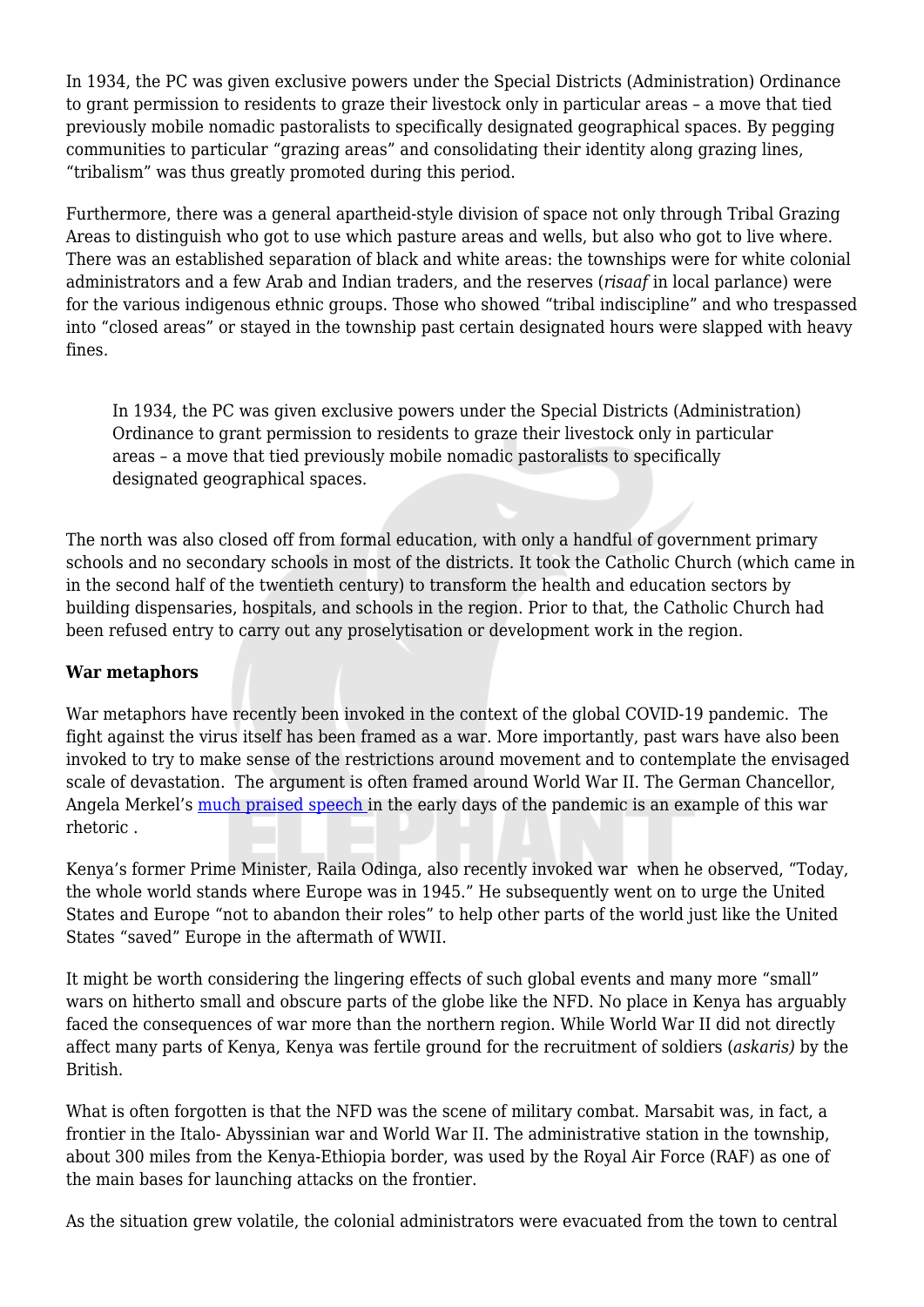Kenya and the few traders in the township, mainly Somalis belonging to the Isaak and Herti clans, also fled to other parts. The local "native population" was subsequently evacuated from the town to a plain known as Diid Wachu as a measure against aerial raids. The local airstrip was subsequently bombed by the Italian forces but fortunately there were no casualties. All this is recounted within living memory of older residents of the region as "*gaaf taliana"* – the time of the Italians.

#### **Post-WWII exclusion**

The State of Emergency in the early 1950s in response to the Mau Mau insurgency in central Kenya exacerbated the movement restrictions already in place in northern Kenya. Within a few days of the declaration of the State of Emergency, the first political detainees – Jesse Kariuki and Ex-senior Chief Mbiu Koinange – arrived in Marsabit. By 1952, three of the "Kapenguria Six" – Richard Achieng Oneko, Fredrik Kubai and Bildad Kagia – were detained in Marsabit and attended the court sessions in Kapenguria. According to colonial reports at the Kenya National Archives, by the end of 1952, there were a total of ten political detainees in Marsabit.

That the political detainees were shuttled off to the north during the emergency was underpinned by this warped and prejudiced colonial view that the north is a punishing place.

The words of one former colonial administrator, Charles Chevenix Trench, best characterise this view:

*"The north was another world. Most of the country is scrub-desert, every tree and bush bristling with hooked 'wait-a-bit' thorns, which tears at flesh and clothes. One can seldom see more than three hundred yards, often much less. There was no permanent water except for the Uaso Nyiro, Tana and Juba rivers, the Lorian swamp, and a few clusters of deep wells. It was a country in which small forces were ambushed and cut up, large forces suffered cruelly from hunger and thirst, and both lost their way." (*1993:48)

Exiling the detainees to northern Kenya essentially meant consigning them to an "open prison", in the colonial mental cartography.

## **The politics of independence**

In the background of negotiations for Kenya's independence there was the lingering question of the fate of the Northern Frontier District (NFD): Should the region be part of Kenya or Somalia? This question generated a fierce debate. Kenya wanted the NFD to be part of Kenya, and Somalia wanted the region to form part of Greater Somalia that would include the Ethiopian Ogaden, British Somaliland, the former Italian Somaliland, and Djibouti. This was given a further impetus in 1960 when British Somaliland and Italian Somalia joined to form the independent Republic of Somalia.

To resolve the issue, in typical British fashion, the Colonial Secretary, Regiland Maulding, formed the Regional Boundaries Commission in 1962. The same year, the committee recommended that the predominantly Somali-inhabited areas should remain as part of Kenya as the North Eastern Province. This was despite the fact that a referendum had shown that most of the inhabitants were in favour of joining Somalia. To solicit for their opinion in a plebiscite and not honouring the community's response was a recipe for fomenting resentment.

Subsequently, the region boycotted the 1963 elections to select the government that would take over from the British after independence on 12 December. With the backing of the regime in Mogadishu, the region started an armed insurgency to secede from Kenya. The newly independent Kenyan government responded by declaring a State of Emergency in northern Kenya on 28 December 1963, only two weeks after independence. This would later precipitate the Shifta War between 1963 and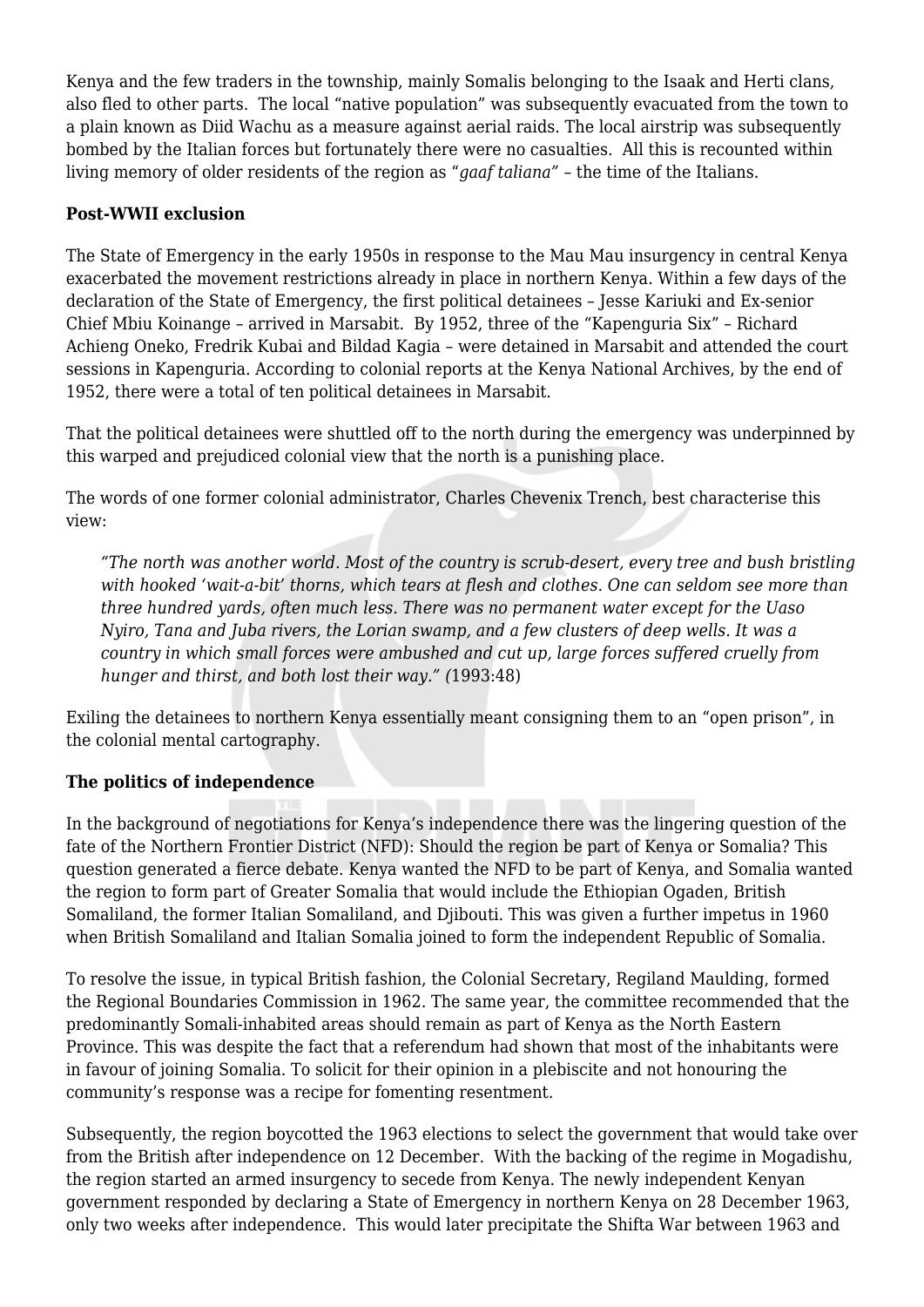1968.

## **The so-called Shifta War**

The trigger for the declaration of the State of Emergency was the assassination of the first African District Commissioner, Mr. Daudi Dabasso Wabera, and the Senior Chief, Haji Galma Dido. As part of the State of Emergency, the government issued a series of regulations and administrative edicts: all the residents of the NFD were required to register and carry identity papers. Curfew orders, movement restrictions, and livestock seizures (as a form of collective punishment) were imposed to curtail Shifta activity.

Further, the security forces could arrest and detain any person without a warrant for 28 days. This further cemented securitisation of the relationship between the people of the region and the Kenyan state and automatically transferred the burden of proof of whether the people of Northern Kenya were Shiftas.

To inflict further misery on the people, in 1966 the government introduced a forced villagisation programme for residents of NFD. Villagisation was predicated on the classic counterinsurgency principle that the centre of gravity in an insurgency rests with the population, and once the insurgents are starved of the population's support, food and logistics, they will eventually be uprooted.

This meant a scorched-earth policy of collective punishment of the population that included torture, extrajudicial executions, especially of men, and destruction of the livestock economy. (Some draw a direct link between the region's current poverty and the destruction of the livestock economy by the security agencies during this period.)

Regarding villagisation in the NFD during the Shifta period, G.G Kariuki, the then Minister for Internal Security, told Parliament, "We do not want to be told that there are loyal Somalis, let loyal Somalis come out and show us their loyalty. Let them be put in a camp where we can scrutinise them and know who [amongst them] are good."

To inflict further misery on the people, in 1966 the government introduced a forced villagisation programme for residents of NFD. Villagisation was predicated on the classic counterinsurgency principle that the centre of gravity in an insurgency rests with the population, and once the insurgents are starved of the population's support, food and logistics, they will eventually be uprooted.

Central to villagisation (in addition to the cessation of free movement of people and livestock) was an attempt to turn the people of northern Kenya away from pastoralism towards settled agriculture. At the heart of this mindset is the false dichotomy that pastoralism is bad and settler agriculture is good. This was affirmed by the first post-independence development policy, Sessional Paper Number 10 of 1965, on African Socialism and its Application to Planning in Kenya.

While the 1952 State of Emergency declared by Governor Everlyn Baring and the Mau Mau rebellion tend to get plenty of attention within Kenya's historiography, the same cannot be said of the Shifta War, despite the uncanny resemblance and parallels of the colonial British policies and modus operandi and the way the Kenyan government dealt with the Shifta insurgency.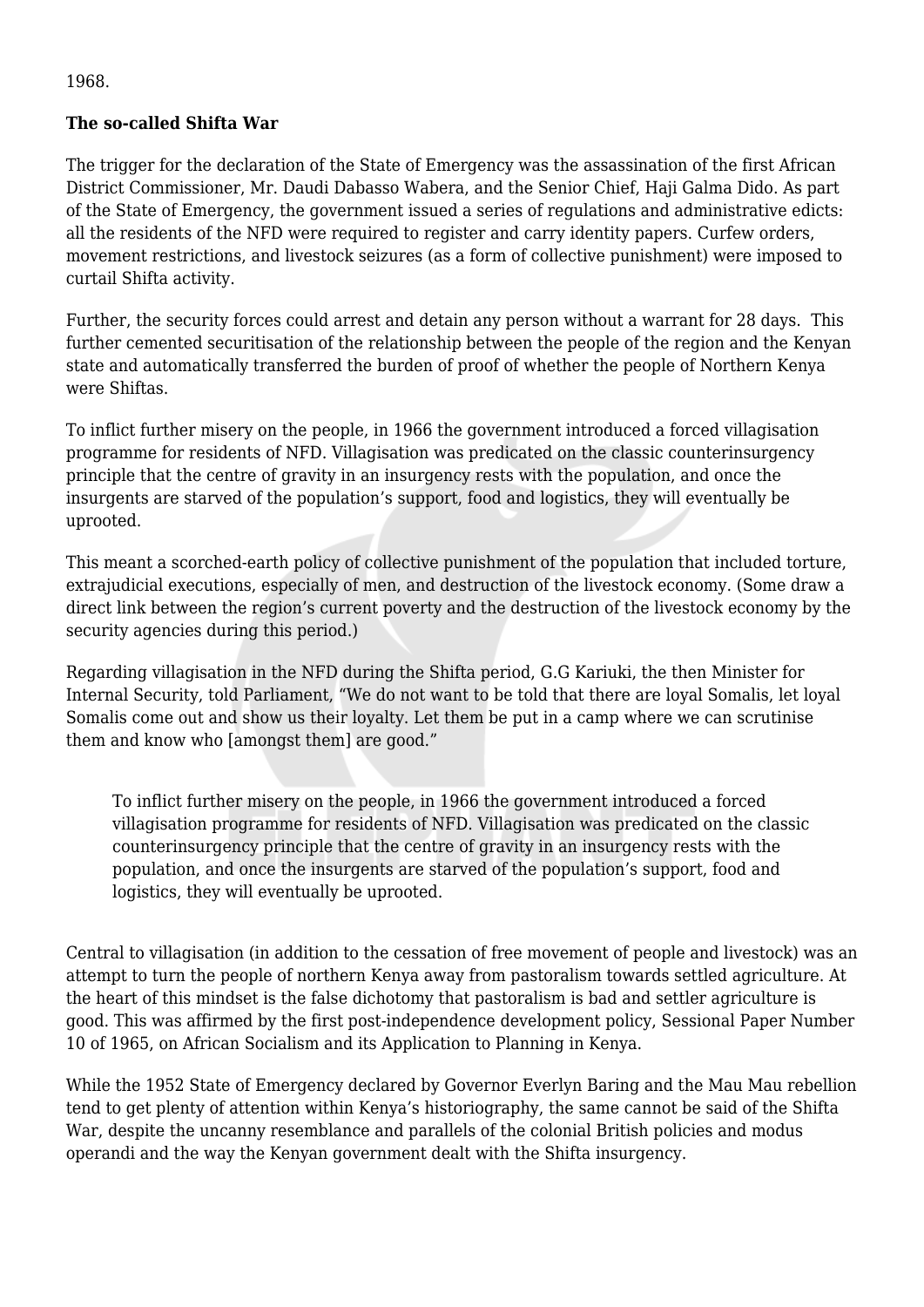#### **Parallels between Mau Mau and Shifta**

The post-independence administrators, many whom had served in the British colonial administration, saw a parallel between the Mau Mau and the Shifta. For them, the only way to deal with an insurgency was to use the colonial playbook on the Mau Mau. The Kenya Truth, Justice and Reconciliation Commission (TJRC) stated, "This villagisation programme was eerily reminiscent of the detention camps created during the colonial period."

The government not only committed the crime but went further and attempted to conceal it. According to the TJRC, "The Kenyan government made a deliberate and concerted effort to cover up abuses committed in connection with the conflict, and enacted the Indemnity Act in order to protect government officials for accountability for wrongful acts committed in the conflict."

In the local history, this period is collectively memorialised as *Gaaf D'aaba* – When Time Stopped i.e. when the normal rhythm of nomadic movement was stopped, and people and animals were detained in conditions similar to concentration camps. (The State of Emergency in NFD was only lifted in 1991, 23 years later.)

To demonstrate the premeditated nature of this crime, individuals involved in this operation were immune from prosecution by the passage of the Indemnity Act Cap. 44. This Act gave provincial administrators and security officers immunity from prosecution for anything they did in northern Kenya.

In the local history, this period is collectively memorialised as *Gaaf D'aaba* – When Time Stopped i.e. when the normal rhythm of nomadic movement was stopped, and people and animals were detained in conditions similar to concentration camps.

This was not the last time the people of northern Kenya had to contend with the state's brutality anchored in curfew. Indeed, the hegemonic legal and documentary practices that were used for the control of movement have been salient in much of northern Kenya's experience under both the colonial and independent administration. The handing over of advisories from one colonial administrator to another had it that: "The great thing about the N.F.D. is that almost everything is illegal, unless it is specifically authorised in writing."

It might as well have been a piece of advice the Kenyan post-independent state got from its colonial counterpart as the passbook introduced during the colonial period (abandoned in other parts at independence) continued to be a requirement in the NFD as late as the 1980s, more than two decades after independence.

#### **More assault**

For four days in February 1984, Wajir County, then a district, was turned into a war zone when members of the Kenya Army burst into homes, raping women, destroying property, and seizing the men. Men from the Degodia clan, and anyone caught up in the search, were ferried to the Wagalla airstrip. Once they arrived at the airstrip, they were undressed and forced to lie on the scorching ground. Those who resisted were shot on the spot. They were kept there without food or water, baking in the hot sun.

To emphasise the gravity of the crime, the TJRC stated that the detention, torture and killing of male members of the Degodia clan at the airstrip, and the rapes, killing of livestock and burning of homes in the villages "was a systematic attack against a civilian population and thus qualifies as a crime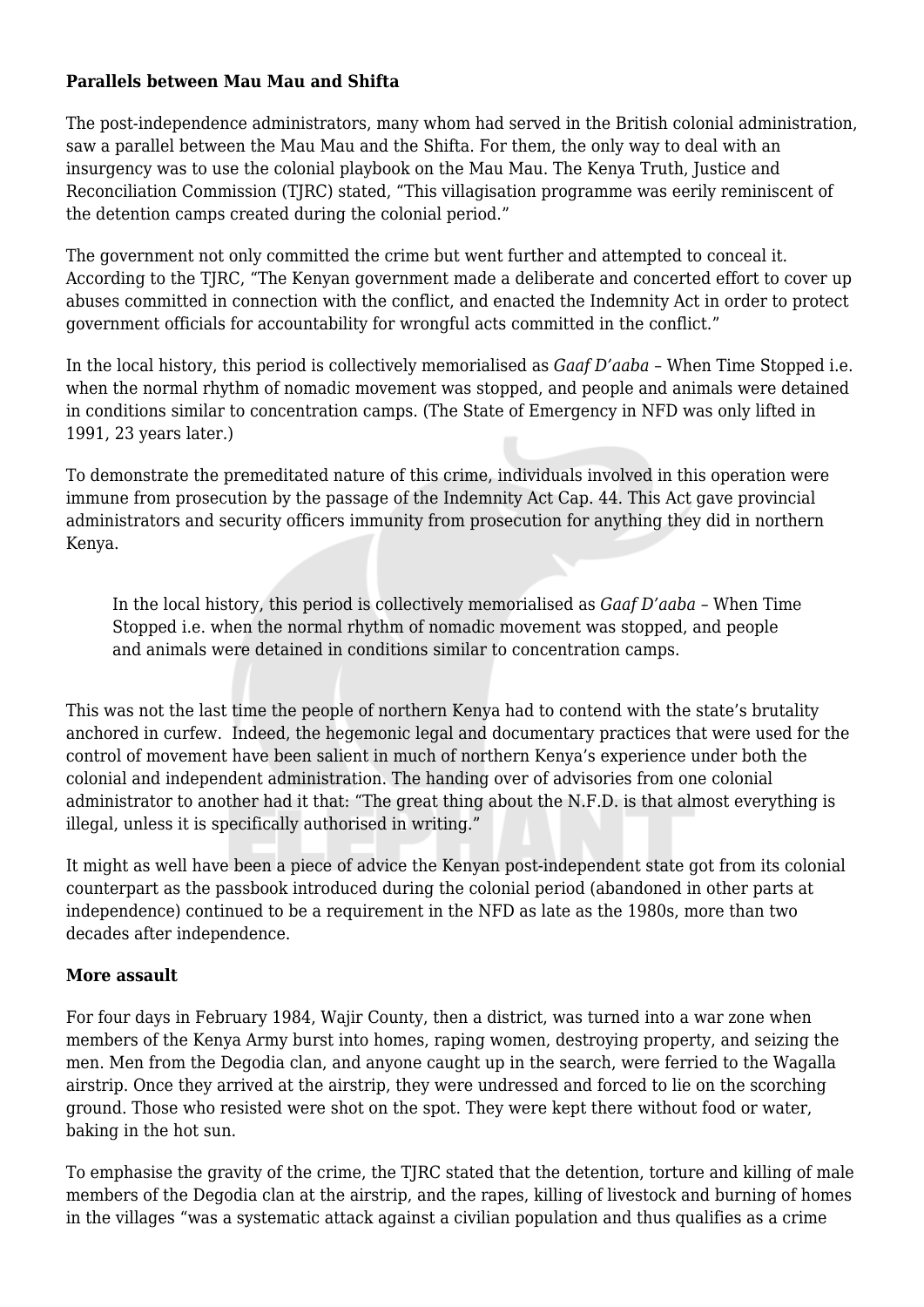against humanity". Like other previous operations, the Kenya Army also targeted the economic backbone of the community, namely, pastoralism. The Kenya Army killed livestock indiscriminately.

To date, there is no accurate official number of people killed during what is now known as the Wagalla Massacre. The government's claim of only 57 deaths is preposterous considering that hardly any household was spared during that "operation" by the Kenya Army. In fact, the government frustrated the TJRC by denying them access to the official record of the operation. The TJRC, in its 2013 report, refuted the official figure by stating: "The official death toll for the Wagalla operation has been given as 57. While it is clear that the death toll was greater…the government has never officially revised the figure of 57." The TJRC concluded that the scale of the massacre ranged from between 1,000 and 5,000 deaths, depending on the source.

To date, there is no accurate official number of people killed during what is now known as the Wagalla Massacre. The government's claim of only 57 deaths is preposterous considering that hardly any household was spared during that "operation" by the Kenya Army.

The Kenyan state was so keen so suppress any information about the massacre that it declared Dr Annalena Tonelli, an Italian health activist who worked in Wajir, and who had documented the massacre, *persona non grata*. Were it not for the brave efforts of this woman who compiled a report and handed it over to an American diplomat, Barbara Lefkow, few would have known about the scale of the atrocities committed by the state at the Wagalla airstrip.

## **The "War on Terror"**

When confronted with a policy challenge, especially in northern Kenya, the default setting of the Kenyan state is to use the security agencies with an express permission to cause maximum damage. This approach is ingrained in the national DNA. It is not a bug, but rather a feature of the Kenyan state.

Little wonder then, when Kenya invaded Somalia in 2011, there was a predictable blowback by Al Shabaab inside Kenya. Kenyan security agencies responded to this threat by resorting to the triedand-tested rule book of imposing curfews and carrying out extrajudicial executions and disappearances of Al Shabaab suspects. This despite the Prevention of Terrorism Act and many other legislations that could have been used to counter terrorism.

On 2 April 2014, following a spate of attacks by Al Shabaab, including the dramatic attack on the Westgate mall in Nairobi in September 2013, Kenya launched Operation Usalama Watch. The logic of the operation was to smoke out homegrown Al Shabaab and their sympathisers living in the Nairobi neighbourhood of Eastleigh and its surrounding areas, which is dominated by ethnic Somalis.

During the operation, more than 4,000 people, a large proportion of whom were Somali refugees, were arrested and detained at the Kasarani Stadium with utter disregard for the rule of law. While indisputably facing security threats emanating from Somalia, especially from Al Shabaab, the rounding up all ethnic Somalis, including children, was flagrant racial profiling akin to collective punishment of the entire community for the crimes of a few.

There is a direct line linking the classifications of Somalis as *Shiftas* and now terrorists. Like previous massacres and egregious violations, predictably, no one was held accountable for this, despite the eerie similarity to what the British colonial administrators did to suspected Mau Mau